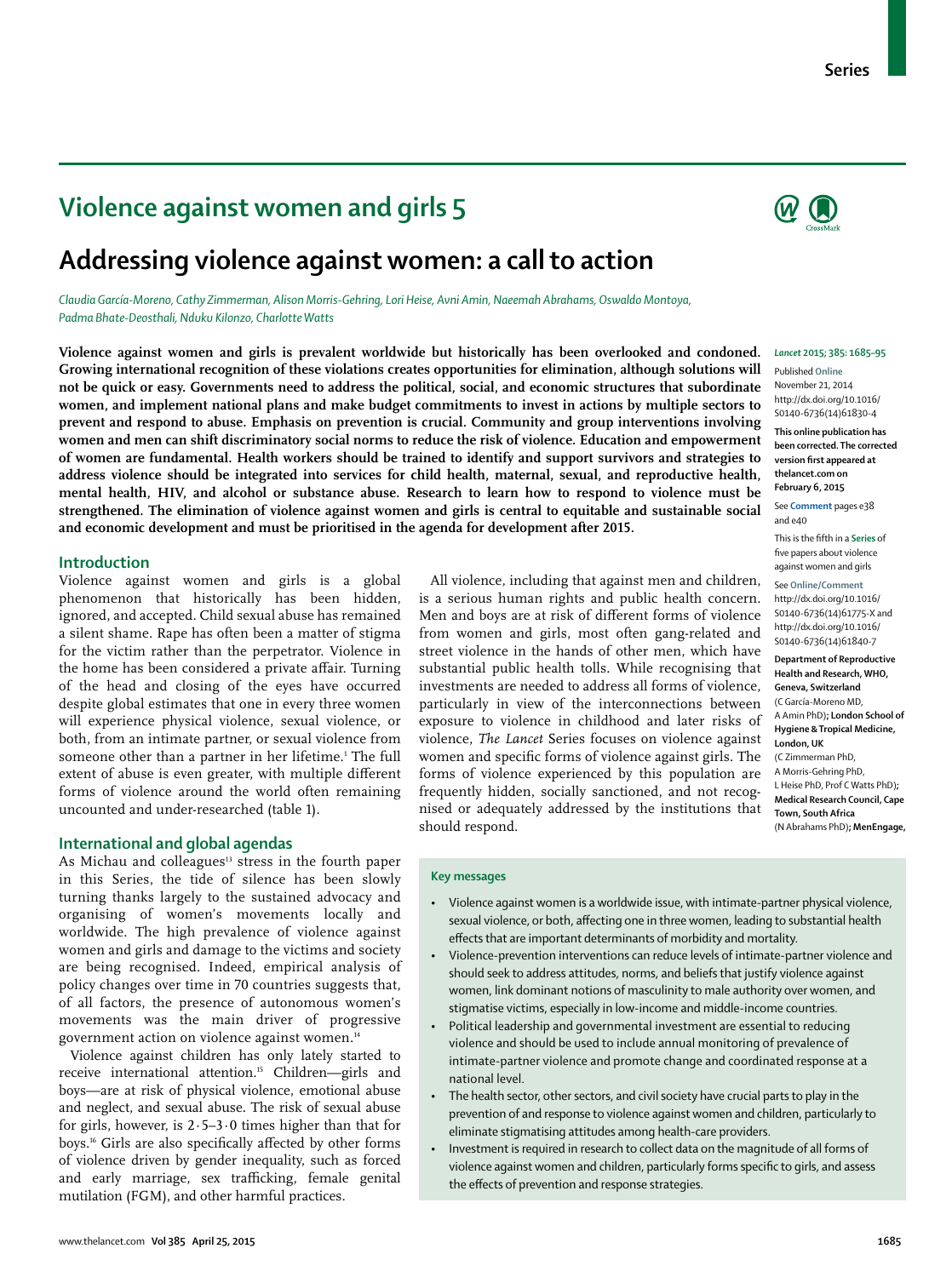**Washington, DC, USA**  (O Montoya MA)**; Centre for Enquiry into Health and Allied Themes, Mumbai, India**  (P Bhate-Deosthali MSW)**; and National AIDS Control Council, Nairobi, Kenya** (N Kilonzo PhD) Correspondence to: Dr Claudia García-Moreno, Department of Reproductive Health and Research, WHO,

> 1121 Geneva 27, Switzerland **garciamorenoc@who.int**

| Intimate-partner<br>violence      | Behaviour within an intimate relationship that causes or has the potential to<br>cause physical, sexual, or psychological harm, including acts of physical<br>aggression, sexual coercion, psychological abuse, and controlling<br>behaviours <sup>2,3</sup>                                                                                                 | 30% of women who have ever been in a relationship<br>worldwide have experienced physical violence, sexual<br>violence, or both, from intimate partners, <sup>1</sup> and 38.6% of all<br>female murders worldwide are estimated to be from<br>intimate partners <sup>4</sup> |  |
|-----------------------------------|--------------------------------------------------------------------------------------------------------------------------------------------------------------------------------------------------------------------------------------------------------------------------------------------------------------------------------------------------------------|------------------------------------------------------------------------------------------------------------------------------------------------------------------------------------------------------------------------------------------------------------------------------|--|
| Sexual violence                   | Any sexual act, attempt to obtain a sexual act, unwanted sexual comments or<br>advances, acts to traffic, or other coercive actions directed against a person's<br>sexuality by any person, irrespective of relationship to the victim, in any<br>setting, including but not limited to home and work <sup>23</sup>                                          | 7% of women worldwide are thought to have been sexually<br>assaulted by someone other than a partner since age<br>15 years, although data are lacking in some regions <sup>1</sup>                                                                                           |  |
| Child sexual abuse                | The involvement of a child in sexual activity that he or she does not fully<br>comprehend, is unable to give informed consent to, or is not developmentally<br>prepared for, or that otherwise violates the laws or social taboos of society, by<br>adults or other children in positions of responsibility, trust, or power over<br>the victim <sup>5</sup> | Around 20% of women and 5-10% of men report being<br>sexually abused as children <sup>5</sup>                                                                                                                                                                                |  |
| Trafficking of women<br>and girls | Use of coercive, deceptive means or abuses of position of power for<br>exploitation or forced sex work and various other forms of labour <sup>6</sup>                                                                                                                                                                                                        | An estimated 11.4 million women and girls are trafficked<br>worldwide (around 55% of the 20-9 million people<br>estimated to be in forced labour) <sup>7</sup>                                                                                                               |  |
| Female genital<br>mutilation      | All procedures involving the partial or total removal of the female external<br>genitalia or other injury to the female genital organs for non-medical<br>reasons <sup>8</sup>                                                                                                                                                                               | Highest concentration areas are in Africa and the Middle<br>East, where more than 125 million women and girls alive<br>have been cut in 29 countries <sup>9</sup>                                                                                                            |  |
| Forced or early<br>marriage       | Marriage before age 18 years or without consent                                                                                                                                                                                                                                                                                                              | More than 60 million women aged 20-24 years married<br>before age 18 years worldwide, although about half of girls<br>in early marriage live in south Asia <sup>10</sup>                                                                                                     |  |
| Killings in the name<br>of honour | Homicide of a member of a family or social group by other members due to<br>the perpetrators' belief that the victim has brought shame or dishonour upon<br>the family or community                                                                                                                                                                          | 1957 events cited to relate to honour killings occurred in<br>Pakistan from 2004 to 2007 <sup>11</sup> and at least 900 such<br>murders occur every year in the Indian States of Haryana,<br>Punjab, and Uttah Pradesh <sup>12</sup>                                         |  |

**Definition Prevalence Property of the Contract Prevalence Prevalence** 

Despite the emergence of violence against women on international and national agendas, investment remains woefully inadequate. Compared with national public expenditure on entertainment, sports, or election campaigning (for example, the 2010 FIFA World Cup cost around US\$3·5 billion), only \$100 million is benchmarked for investment into violence programmes by 2015 by the UN Trust Fund.<sup>17</sup> Around the world, services for women, men, and children experiencing violence are severely underfunded. Indeed, the economic recession has led to reductions in government core funding to domestic and sexual violence services in many settings.<sup>18</sup> Investment in interventions to prevent violence against women is also often very limited.

#### **Violence as a risk factor for poor health in women**

The physical and mental effects of violence against women are many and profound and short and long term. Consequences of exposure to violence, such as women's lack of control over sexual and reproductive choices, have other long-term effects that result from increased risk of unwanted pregnancies and unsafe abortions, HIV, and low-birthweight babies.<sup>1</sup> Additionally, emerging biomedical evidence suggests that these long-term effects result from the combined effects of chronic stress, trauma-related responses, and accelerated cellular ageing.<sup>19</sup> Unsurprisingly, women exposed to violence make much greater use of health services than non-abused women, even years after the violence has ended.<sup>20-22</sup>

Evidence on the health effects of violence against women and girls comes largely from studies on intimate-partner violence and child abuse.1,15 FGM is associated with prolonged labour, obstetric lacerations, haemorrhage, and difficult delivery, as well as maternal death.<sup>23</sup> For other forms of violence, there is far less evidence.

Exposure to violence in childhood has many and frequently long-term health effects, including increased risk of alcohol abuse, substance abuse, self-harm, and further victimisation in later life.<sup>24</sup> Most data, however, come from cross-sectional analyses, and prospective studies on the health trajectories of survivors are lacking. Research into the causes and health effects of rape, trafficking, violence perpetrated in the name of honour, and intimate-partner homicide, is even more limited.

## **Social and economic burdens**

Violence against women and girls is a barrier to their equal participation in society and affects overall social and economic development.<sup>25</sup> For example, estimates of lost productivity from domestic violence against women range from 1·2% of the gross domestic product in Brazil and Tanzania to 2 $0.0\%$  in Chile.<sup>26,27</sup> The annual cost of intimate partner violence was estimated to be  $$5.8$  billion in the USA in 2003,  $f$ 22.9 billion in England and Wales in 2004, and  $UKf4.5$  billion in Australia,28–30 and included those related to health care, legal, police, and other social protection services. A study in South Africa estimated the economic impact of gender-based violence to be between at least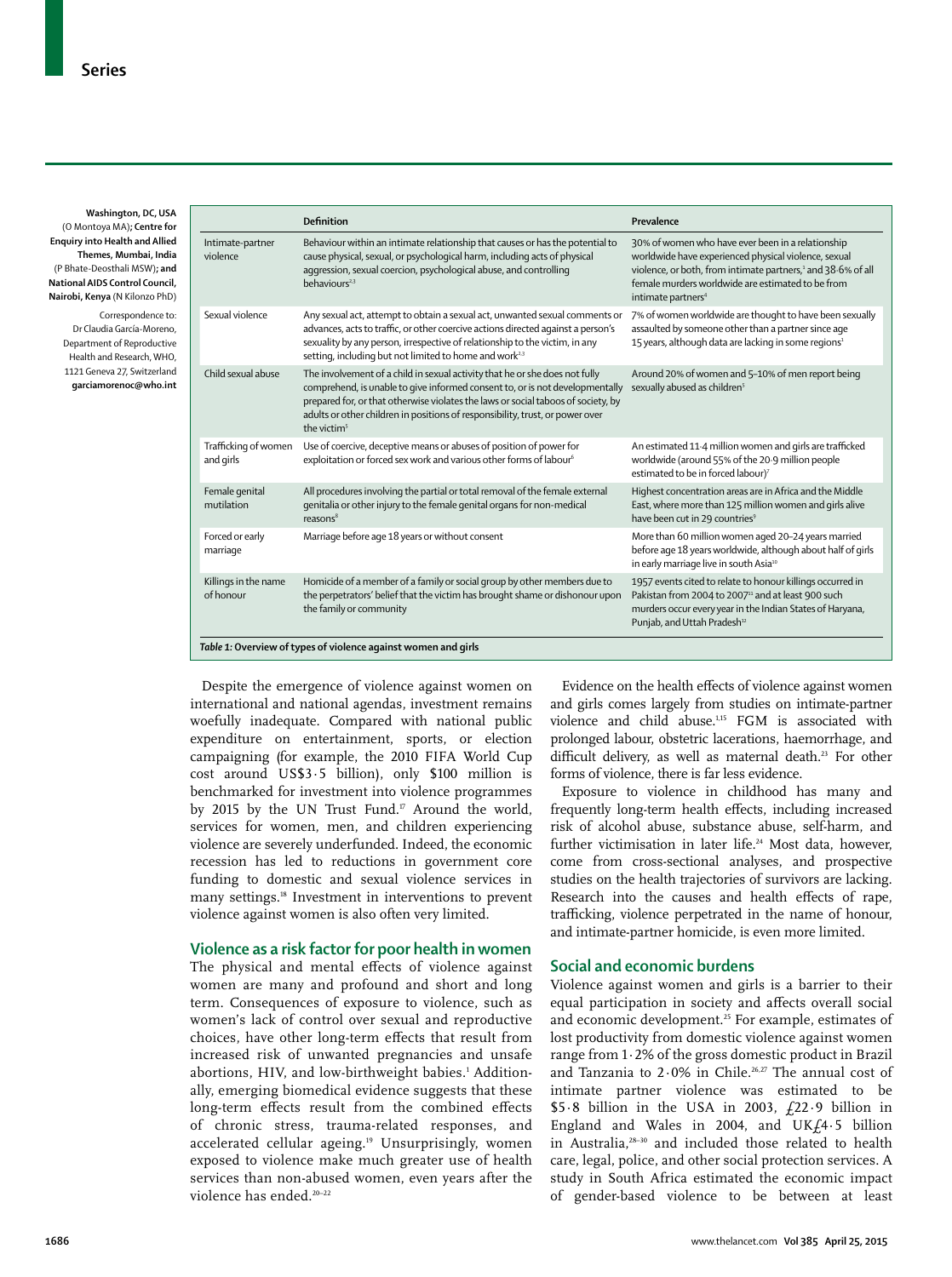#### *Panel:* **Detailed recommendations for action against violence**

## **Recommendation 1: show leadership**

- Demonstrate leadership by publicly condemning violence against women and girls and advocating for gender equality
- Include in the post-Millennium Development Goals framework a stand-alone goal on gender equality, including a target to eliminate violence against women
- Develop, make publicly available, and monitor national plans of action that include specific operational actions, budgets, and measurable targets for each sector or multiple sectors that span health, social welfare, police, justice, education, child protection, and gender equality, and include capacity-building and system-strengthening strategies
- **Establish national coordinating mechanisms with sufficient** authority and budget to develop, implement, and monitor actions to address violence against women across sectors
- Ensure adequate resources are available to support the implementation of national plans in all relevant ministries, and for the engagement of women's movement and women's organisations

### **Recommendation 2: develop and enforce laws, implement policies, and strengthen capacities of institutions**

- Strengthen and enforce laws and policies to prohibit all forms of violence against women and girls, including those that prohibit intimate-partner or domestic violence, sexual violence, sexual harassment, early and forced marriage, female genital mutilation, and trafficking
- Ensure national laws, policies, and institutions in all sectors promote equality for women and men and eliminate all forms of discrimination against women, for instance in ownership and inheritance of assets, custody of children resulting from a partnership, freedom to travel, and freedom to enter and leave marriage and access divorce, and address other forms of discrimination that women and girls might experience, such as by class, caste, disability, and others
- Support women's equal access to education, income, and safe job opportunities through legislation and sector-specific strategies
- Support actions that challenge discriminatory attitudes and behaviours towards women and girls, including explicit and tacit approval of violence against them, male control of female behaviour, and constructs of masculinity that encourage male violence
- Support social policies that promote equality in relationships, for example, in child care and parental leave

#### **Recommendation 3: invest in violence prevention**

• Invest in programming that supports communities to challenge social norms promoting discrimination and explicit and tacit approval of violence against women and girls,

including constructs of dominant masculinity and passive femininity that support male violence

- Support interventions that work in communities with women and men, girls, and boys to change the social norms that perpetuate gender inequality, including violence against women and girls, with priority given to interventions that foster collaboration between programmes for women and men and between boys and girls
- Address individual risk factors, such as exposure to violence during childhood, alcohol and other substance abuse problems
- Seek opportunities to include and assess programming to promote gender equality or empowerment (ie, gender transformative) in different sectors, including microfinance, agriculture, water and sanitation, and other development programming for women, men, or both
- Fund programmes that provide care and support to survivors of violence, including outreach and mentor or advocate programmes
- Encourage work with the media to promote non-acceptability of violence against women and supportive and non-judgmental attitudes towards women and girls experiencing violence
- Strengthen local prevention of and response to violence by fostering collaborations between service providers and civil society, with priority given to those working in relation to women's rights
- Seek synergies in investments across sectors, forms of violence, age groups, and vulnerabilities, particularly different forms of violence against women and children

#### **Recommendation 4: strengthen the role of the health sector**

- Integrate continuing supervision, mentorship, and training on violence against women into medical, nursing, public health, and other relevant curricula at undergraduate and in-service levels, to challenge stigmatising attitudes and ensure that health providers know when and how to ask about violence and how to respond appropriately, including first-line psychological support
- Increase awareness among health-care providers, policy makers, managers, and the general public of the prevalence and the health burden of violence against women and children, including forms specific to girls, and the importance of prevention
- Create an enabling policy and professional environment for health professionals to respond appropriately to violence against women
- Ensure that violence against women and girls is addressed in relevant health initiatives, including those related to sexual and reproductive, adolescent, maternal, neonatal, and child health, mental health, HIV prevention, and programmes for the prevention of substance abuse

(Continues on next page)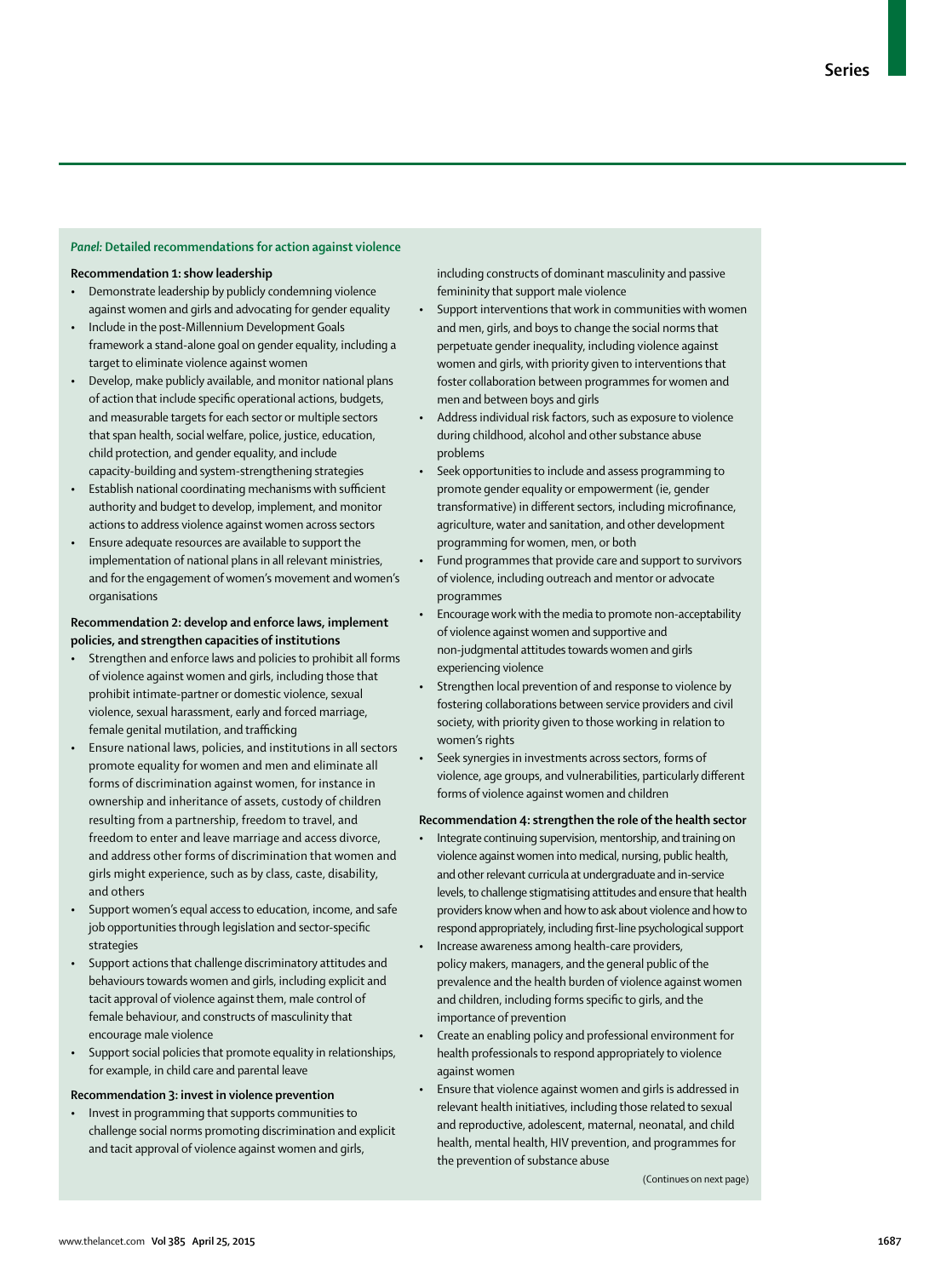(Panel continued from previous page)

- Address violence faced by health staff, as well as violence and discrimination perpetrated by health-care providers, through for example, establishing sexual harassment policies and policies on abuse and disrespect of patients
- Support mechanisms to promote coordination and collaboration among sectors at national and local levels, to improve services for survivors of violence
- Support the developmment of a global plan of action to strengthen the role of the health system within a national response involving multiple sectors to address interpersonal violence, particularly against women and children that builds on existing relevant work by WHO (World Health Assembly Resolution 67.15)

## **Recommendation 5: invest in research, data collection, and civil society**

- Implement national population-based surveys of violence against women that measure the magnitude, risk factors, and consequences every 5 years to monitor progress
- Make data collection and reporting on violence against women and its health burden a national requirement, ensuring that such assessments cover all forms of violence that women and girls might experience

R28·4 billion and R42·4 billion for the year 2012–13, which represents between 0·9% and 1·3% of gross domestic product annually.<sup>31</sup>

## **A call to action**

Eliminating violence against women and girls is achievable, but it requires sustained action to ensure that political commitments translate into meaningful change, and support for coordinated, well funded, evidence-informed strategies implemented by governments, communities, and civil society partners. On the basis of the evidence presented in this Series, we call on national and local leaders and policy makers to commit to the five actions described here (panel).

## **Show leadership**

While violence against women occurs daily in epidemic proportions and causes widespread morbidity and death, it cannot be resolved with a classic clinical intervention, such as identifying a pathogen, drug, or vaccine. The reduction of violence requires interventions from different sectors and changes in individual and institutional discriminatory behaviours and attitudes. It demands a concerted effort by inspired and inspiring leaders and sustained national and local investments. Despite increasing global attention being given to violence against women and children, leadership on the issue is still weak. As with other threats to public health, development, and community security, the elimination of violence against women requires the force and influence of a large body

- Support research to address key knowledge gaps, for instance with longitudinal studies on the health and other consequences of intimate-partner and sexual violence and studies to improve understanding of previously poorly researched forms of violence, including trafficking, rape, and sexual abuse during conflict, and violence against high-risk groups, such as women and girls with disabilities
- Invest in violence-prevention research and programme assessments, including of ways to tackle key structural drivers of violence, such as gender inequality and social norms that condone forms of violence against women, and support research that promotes effective partnerships between researchers and people developing and implementing programmes, by including intervention costs, scalability, and suitability for replication
- Support assessment and implementation research, including on health sector interventions and services, and approaches to intervention scale-up
- Document the costs and cost-effectiveness of violence programming to inform resource planning and priority setting
- Invest in building capacity to do research on violence against women and girls, particularly in low-income and middle-income countries

of committed, vocal leaders, including policy makers, survivors of violence, academics, and advocates at high political levels and from within communities.

Strong leadership and advocacy are required to motivate regular commitment of financial and other resources, including in health plans and budgets. Gender equality, with reductions in violence against women as a crucial target, should be a goal in the sustainable development agenda following on from the Millennium Development Goals, which end in 2015.

Many governments have developed national plans of action to address violence against women and girls or children, but few have dedicated budget lines and domestic spending to support them. Gaps remain between commitments and implementation, with investment being limited in most settings. Adequate financing and coordination of efforts are complicated by the breadth of ministries that have roles to play, including health, gender equality, development, education, justice, and social welfare. The effective implementation of national plans to address violence against women requires sector-specific budgets within all relevant ministries, and support for the continued engagement of women's organisations.

Increased investment in prevention and response to violence has a strong economic rationale. In Australia, it is estimated that the National Plan of Action on Violence against Women could save US\$23 673 per woman prevented from experiencing violence.<sup>32</sup> Cost-benefit assessments of the 1994 Violence against Women Act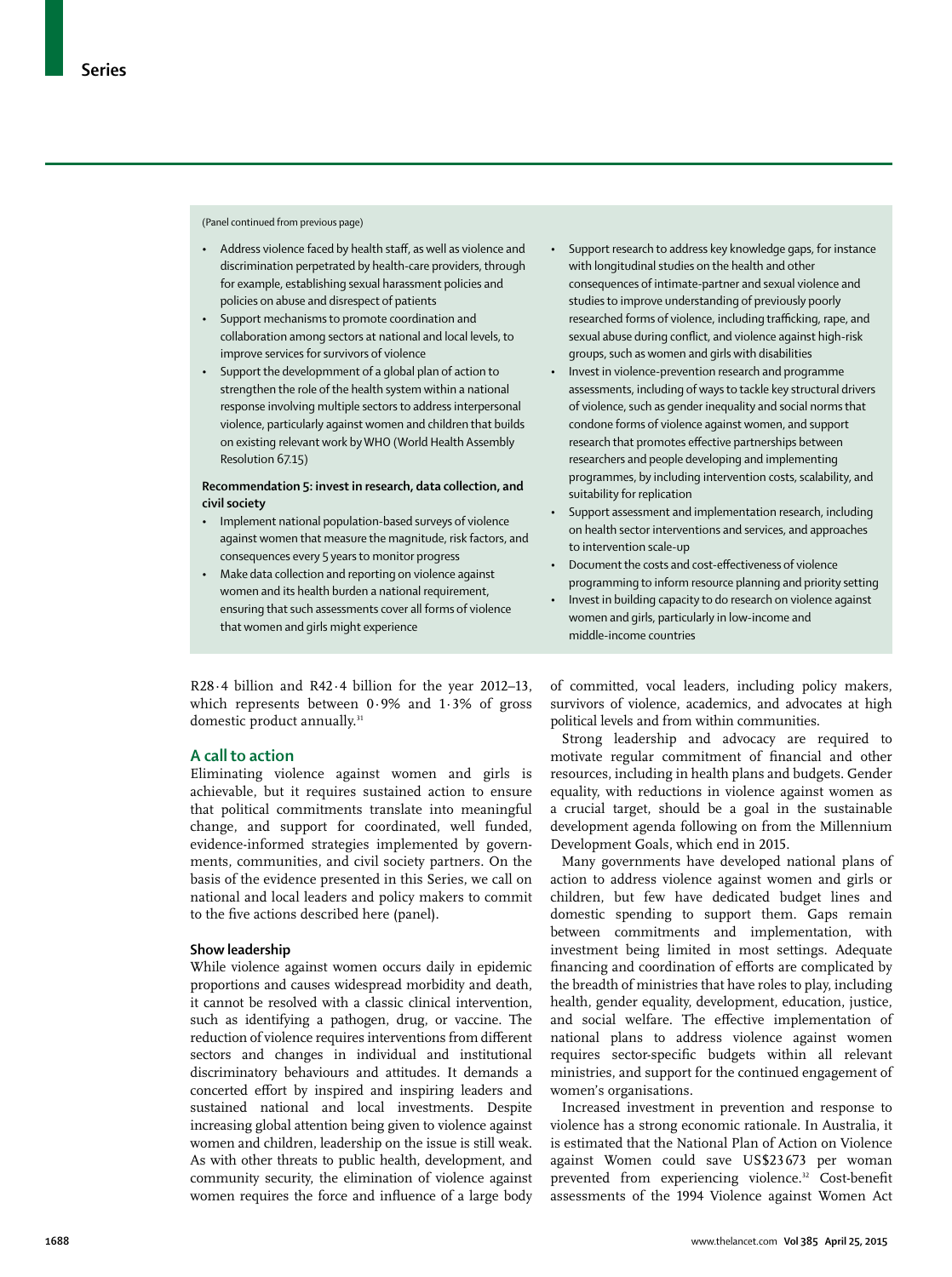and civil protective orders in the USA also conclude that the benefits of such interventions to taxpayers outweigh their costs many times over.<sup>33</sup>

## **Develop and enforce laws, implement policies, and strengthen capacities of institutions**

Violence against women is a widespread social problem rooted in the unequal distribution of resources and power between men and women, and institutionalised through laws, policies, and social norms that grant preferential rights to men.<sup>24</sup> Initially, research into the causes of violence focused on single-issue explanations, such as personality or mental health disorders, history of sexual abuse, or alcohol abuse, in the perpetrators and victims. However, violence against women is now widely recognised to result from a complex interplay of individual, relationship, community, and societal factors.<sup>24,34</sup> Macro-level economic, social, and political factors act in combination with variables at the community and individual levels to predict an individual's likelihood of being victimised or perpetrating abuse.<sup>35,36</sup> Ecological analysis (where the group rather than the individual is the unit of analysis) across 88 surveys of partner violence showed that country-level variations in the prevalence of partner violence over the previous year correlate with those in women's status, inequalities in women's economic and political entitlements compared with men's, and social norms that condone intimate-partner violence and male control of female behaviour.<sup>37</sup>

Although women's status is improving in many regions of the world,38 more than 600 million women worldwide live in countries where domestic violence is not deemed to be a crime. In 53 countries marital rape is not recognised.39 In some countries, laws and legal structures sustain and foster systematic discrimination against women and girls, for instance in relation to property and inheritance, age of marriage, and ability to freely enter and leave marriage. In many countries, state laws operate alongside traditional religious, customary, or indigenous laws that promote male pre-eminence and that might even include penalties for female victims of violence.<sup>40</sup> Where progressive legislation exists, implementation lags far behind, and impunity prevails in most settings. Even in high-income countries with reasonable gender equality, attitudes that condone violence or blame women for their victimisation remain established.<sup>41</sup> Indeed, such views might be accentuated by other forms of discrimination, such as by race, caste, class, religion, or sexual orientation.

Nevertheless, important changes are emerging in many parts of the world. For example, the reform of family laws in Ethiopia in 2000 raised the minimum age of marriage, removed the ability of husbands to deny their wives permission to work outside the home, and required the consent of both spouses in the administration of marital property.42 More broadly, a summary of legal and property restrictions on women's rights in 100 countries in the past 50 years showed that half of all restrictions present in 1960 were removed by 2010, and that 125 countries had passed legislation that outlawed domestic violence.<sup>38</sup>

Social policies that support childcare and engage fathers, such as generous paternity leave in the Netherlands and Scandinavian countries, might also contribute to shifting norms about male and female behaviour. They have, however, not yet been assessed for their effects on violence.

Violence against women and girls is not just a story about unhealthy individuals, families, or relationships, but about unhealthy social norms and, often, the damaging consequences of poverty. Part of the solution to such violence, therefore, lies in addressing the drivers of gender inequality and other forms of discrimination. Relevant factors include legislative, economic, and cultural structures, and legal, educational, workplace, police, family, religious, sports, media, and other institutions that might fuel inequalities in women's and girl's access to education and social and political participation. Transformation of such structures into mechanisms to promote women's rights will require persistent and undaunted government, local, and other leadership.

#### **Invest in violence prevention**

Alongside the social and legislative revisions, direct and consistent investment in community programming is needed. In the first paper in this Series, Ellsberg and colleagues<sup>43</sup> present evidence of the effectiveness of interventions to prevent violence against women and girls, which illustrates that prevention is possible. Well designed and well delivered interventions can achieve notable effects when implemented in the timeframe of programmes (eg, 2–3 years). The most successful interventions use multiple approaches, engage with many stakeholders over time, and seek to address various risk factors underlying violence (figure).

Evidence related to the prevention of violence is beginning to grow. Most evidence comes from industrialised countries and is focused on programmes for perpetrators of intimate-partner violence. The findings suggest that these programmes have, at best, limited effect on the risk of future perpetration. In contrast, interventions implemented through contact with health outreach workers, mentor advocates, or both, aimed at supporting women who have experienced violence show more promising outcomes, as do some school-based programmes aimed at preventing dating violence and programmes to prevent exposure to violence in childhood. The latter, however, have not been assessed for effects on later violence.<sup>43</sup>

Research in low-income and middle-income countries has focused mainly on assessment of the effects of violence-prevention programmes. The results from participatory group training programmes for men, women, or both, are promising.44–46 Such training typically entails an interactive series of meetings or workshops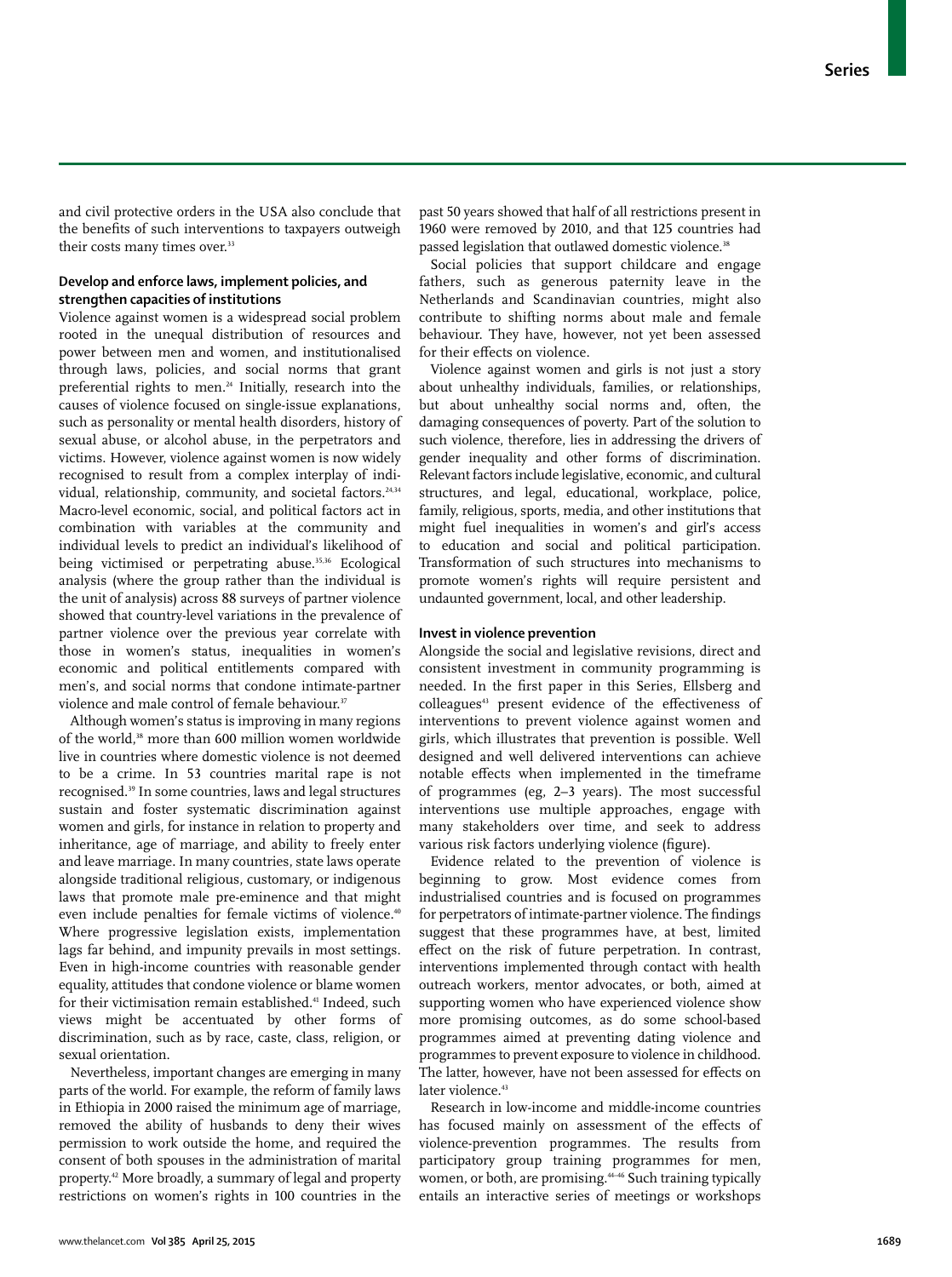

Figure: Promising interventions to address violence against women and girls<sup>43</sup>

with women and men, overseen by trained facilitators. The major goals of such programmes are to prevent or reduce violence, address underlying expectations about male and female roles and behaviour, and enable the development of new skills for communication and conflict resolution.<sup>47</sup>

As shown by Jewkes and colleagues<sup>48</sup> in this Series, there is a diverse range of group-based interventions for violence prevention that involve boys and men. Evidence on the outcomes of such interventions is mixed. The main outcomes are attitudinal changes, but changes in perpetration of violence or shifts in broader social norms are often not achieved. Jewkes and coworkers stress that interventions with boys and men should address harmful notions of masculinity, including the oppressive use of power, rather than focus solely on men's use of violence. They conclude that a focus on men alone is not sufficient, and that effective prevention must include women and girls to achieve meaningful changes in community norms away from those that sustain inequality and violence.<sup>48</sup>

Women's economic dependence on their partners or other men may make them less able to avoid or leave violent relationships. Ellsberg and colleagues<sup>43</sup> suggest, however, that economic programming alone is insufficient to reduce women's risk of violence. Social protection mechanisms, such as unconditional cash transfers, have had varying effects. In some settings, increasing women's access to cash seems to have reduced violence, but evidence also suggests that loans or employment increase the risk of violence in the short term.49,50 Importantly, the combining of programmes to facilitate economic and social empowerment could substantially lower levels of intimate-partner violence.

The IMAGE trial<sup>47</sup> showed that the addition of a training intervention that focused on gender equality to an existing programme concerned with microfinance loans reduced levels of intimate-partner violence by half. This finding points to the potential to deliver large-scale violence prevention interventions at low cost, by piggy-backing women's empowerment training on to existing economic or educational programmes, although this approach would need to be monitored and assessed.

Experience and evidence are growing that social diffusion approaches are effective to support the development of gender-equitable norms in communities. Multiple stakeholders should be involved, including male and female community members, youth, political and other leaders, police, and teachers, to challenge unequal gender norms and the social acceptance of violence against women and girls, and to promote new behaviours. This approach has been used to address intimate partner violence and HIV risk (eg, the SASA!<sup>44</sup>) and SHARE<sup>51</sup> programmes in Uganda) and challenge FGM (eg, the TOSTAN model in Senegal<sup>52</sup>). These interventions have yielded encouraging outcomes that support the role of the social diffusion approach in altering gender-related attitudes and behaviours at the community level.<sup>44,51,52</sup>

Michau and colleagues $13$  underscore that changing highly entrenched and gendered issues such as violence is achievable. Drawing on their operational research and programmatic experience in Uganda, India, and Nicaragua, they argue that a fundamental driver across all types of violence against women and girls in low-income and middle-income countries is unequal power relations between men and women. They assert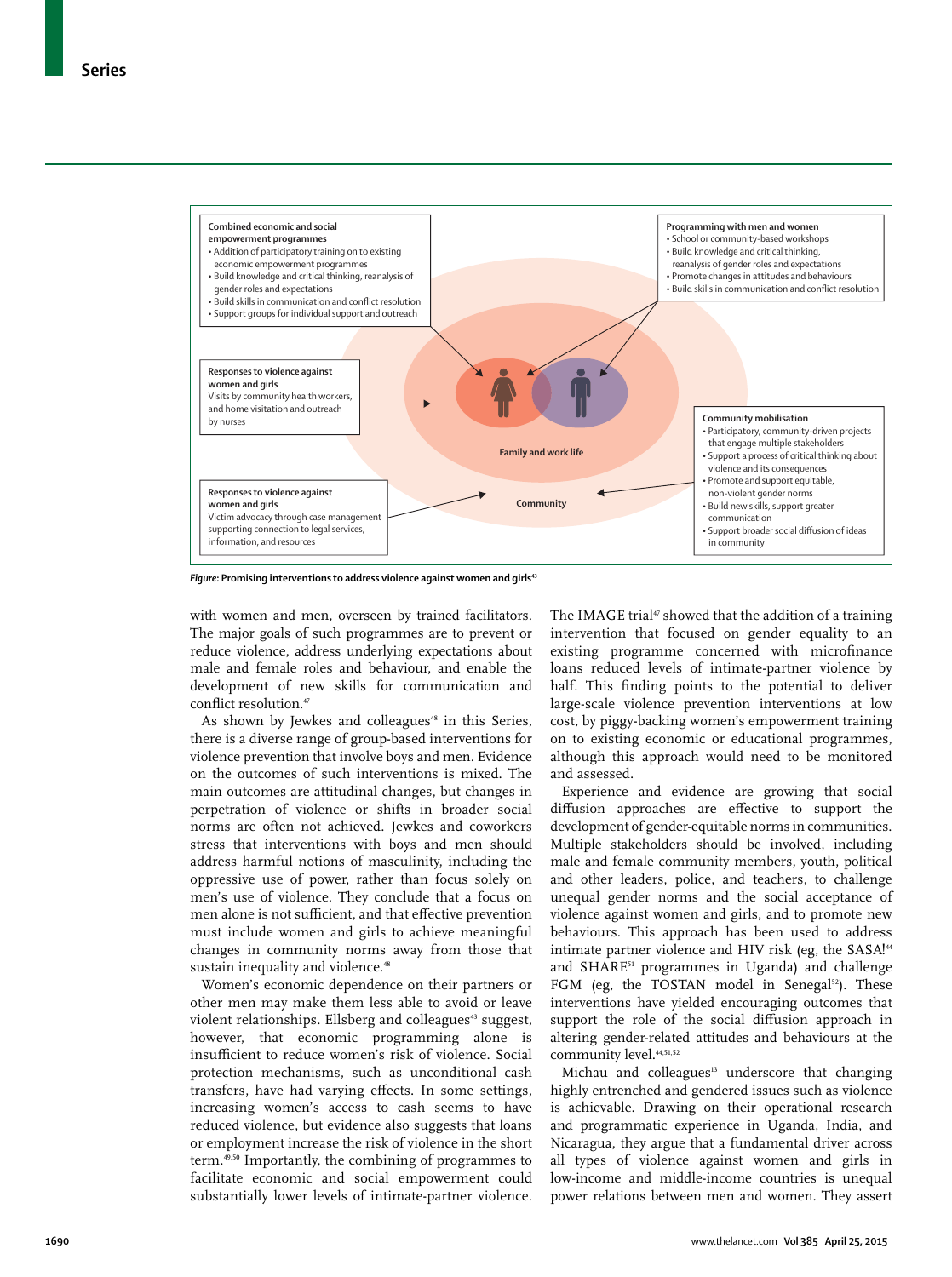that shift is needed towards egalitarian or equitable relations for violence to be reduced. The active engagement of women's organisations and civil society more broadly will be required.

Policies and funding frequently focus on single specific forms of violence, such as sexual violence in conflict, FGM, or forced and early marriage. This targeted attention risks missing the fundamental insight that many types of violence share gender inequality as a root cause. Vertical programming also misses opportunities for synergy. For example, research shows that in areas of conflict, even among women who have been raped by combatants, the dominant form of abuse is intimate-partner violence<sup>53</sup> and, therefore, needs to be addressed in programmes designed to respond to sexual violence in conflict. Similarly, programmes addressing violence against children and women should create synergies and improve coherence.

Programmes to address individual risk factors, such as child abuse, exposure to domestic violence, or substance or alcohol abuse, are also important for prevention of violence.24,54 Strategies to prevent child maltreatment, which is associated with experience, perpetration, or both, of violence include home visitation and parenting programmes.55 The latter approach needs to include a gender equality dimension to promote egalitarian attitudes and relationships. Engaging with young people of both sexes to promote these attitudes is also important. Some promising examples are mentioned by Michau and colleagues.<sup>13</sup>

#### **Strengthen the role of the health sector**

As described throughout this Series, violence against women and girls results in various—often severe and enduring—physical and mental health problems. Yet, the health sector has barely begun to recognise its potential role and responsibility in responding to violence against women.<sup>56</sup> As for smoking three decades ago, violence was historically seen as private behaviour, beyond the scope of medical professionals. Increasingly, however, this attitude is changing. In 2014, the World Health Assembly made a resolution on strengthening the role of the health system in addressing violence, in particular against women and children, especially girls. This resolution indicates that high level global commitment to strengthening health systems, building capacity of health-care providers to respond to women subjected to violence, collecting data and evidence on what works, and advocating from multiple sectors for governments to challenge the acceptability of violence against women and girls are needed.<sup>56</sup>

Addressing violence as a health issue is a good use of resources. Two studies in the UK found that training and support programmes to help primary health-care workers deal with domestic violence were cost-effective interventions.57 Research from the USA found that an intervention targeting women with co-occurring mental and substance abuse disorders and a history of exposure to violence was effective at improving outcomes at no additional cost.<sup>58</sup>

The health sector has been slower than other sectors to integrate violence against women and girls into its professional mandate. Some substantial achievements have been made at the policy level, as described by García-Moreno and colleagues in this Series.<sup>59</sup> For example, WHO and many professional bodies have highlighted the health effects of violence against women and girls, and have developed guidance for health professionals on how to respond. Countries have assessed various models to provide care to victims of intimate-partner and sexual violence, including one-stop crisis centres, where a combination of health, legal, and counselling services are available. Other approaches in some clinical settings include training providers to know when and how to ask about violence and to provide comprehensive post-rape services in emergency departments.<sup>60</sup> Each has its limitations and assessment is needed to identify the most effective models for different settings.

Increases in the numbers of health professionals routinely trained and able to respond effectively to abuse (first-line support, treatment and care for consequences of violence, safe referral to other services, post-rape care, and proper documentation) are needed.<sup>61</sup> Inclusion of the topic of violence against women in the training curricula of student doctors, nurses, midwives, and other health workers could help improve professional attitudes and service responses.<sup>61</sup>

Survivors of violence are seen in many health settings, including accident and emergency departments, sexual and reproductive health services, primary health care, and mental health services. A stronger integration of programmes related to violence against women into maternal and child health care, adolescent sexual and reproductive health programmes, HIV services, and services for mental health and alcohol or substance abuse disorders could provide important opportunities for synergistic programming and learning.

The participation of the health sector requires addressing various cultural (medical and local culture) and health-system barriers and other challenges that hinder implementation by health-care providers, even when trained. For example, changing longstanding beliefs held by doctors and nurses that their sole role is to treat disease and the physical manifestations of ill health can be difficult. Moreover, practitioners may need to revise cultural beliefs (and practices) about abuse as a norm, the taboo of intervening in others' private matters, and gender biases in medical education.<sup>62,63</sup> Systems (eg, protocols, referrals, mentoring for health-care providers) also need to be put in place to enable the health system to participate in addressing violence.<sup>61</sup>

The role for health professionals in primary prevention is even less widely discussed than treatment. Yet, just as governments have sought to prevent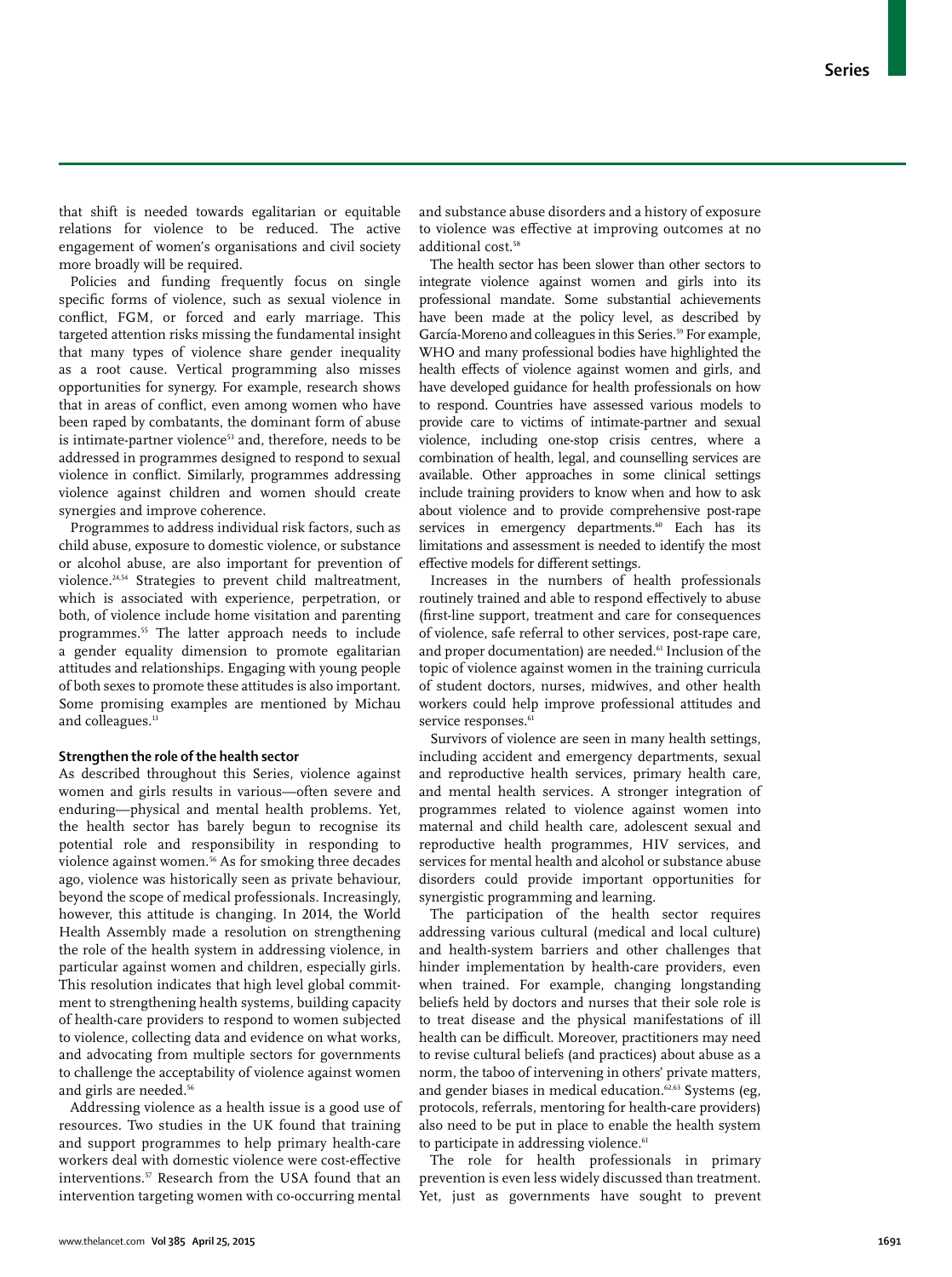|                                                                 | Indicator                                                                                                                                                                           | Data sources                                                                                  | <b>Status worldwide</b>                                                                                       |
|-----------------------------------------------------------------|-------------------------------------------------------------------------------------------------------------------------------------------------------------------------------------|-----------------------------------------------------------------------------------------------|---------------------------------------------------------------------------------------------------------------|
| Show<br>leadership                                              | The presence of a national action<br>plan, allocated budget, or both,<br>to address violence against<br>women and girls                                                             | <b>UN Secretary General's</b><br>database on Violence<br>Against Women; UN<br>Women           | Data being collected on<br>national action plans; data<br>on budget allocation are not<br>routinely collected |
| Create<br>equality                                              | The presence of any laws that<br>discriminate between women<br>and men                                                                                                              | Women Business and Law<br>Study, World Bank; Social<br>Institutions and Gender<br>Index, OECD | Data on a range of<br>discriminatory laws are<br>collected through global<br>in-depth studies.                |
| Change norms                                                    | More than 50% of women, men,<br>or both believe that some form of<br>violence against women or girls is<br>unacceptable                                                             | Demographic and Health<br>Survey; WHO<br>Multi-Country Study                                  | National data are available<br>for some countries                                                             |
| Challenge<br>sectors                                            | National standard operating<br>procedures or quidelines in place<br>to provide care and support for<br>women experiencing<br>intimate-partner violence,<br>sexual violence, or both | National Health System<br>Surveys                                                             | Not systematically collected                                                                                  |
| Invest in<br>research, data<br>collection, and<br>civil society | National population-based<br>surveys on the prevalence of<br>violence against women and girls<br>implemented in the past 5 years                                                    | WHO Global Health<br>Observatory                                                              | Increasingly available in<br>high-income countries                                                            |

smoking and drug abuse and to encourage healthy eating, the public health community needs to advocate and raise awareness about the health burden of violence, challenge the acceptability of norms that might condone violence, support the development of non-violent relationships, promote the reduction of alcohol use, and support children exposed to their parents' violence.<sup>63</sup> Additionally, the health sector can support research on the effectiveness of health-related or other interventions.

The health sector needs to be part of the response from multiple sectors. Whether responding to survivor needs or working to prevent violence, effective interventions require collaboration, including with social services, law enforcement, and civil society advocates. Each sector offers specific expertise, and effective coordination will foster coherence and efficient use of resources.

## **Invest in research, data collection, and civil society**

Research and evidence have been important in getting violence against women and girls on to the political agenda. In the 1990s, a small number of academics were researching this issue. Methodological uncertainties, including whether collection of population-based data on women's exposures to violence was feasible and whether research would retraumatise women or increase their risk of abuse, presented real challenges. With the shortage of prevalence data, the issue was a low priority on the agenda of governments and funders.

Early methodological discussions and large research initiatives, including the WHO multicountry study on women's health and domestic violence, helped consolidate guidance on the best approaches to researching violence against women in an ethically responsible way with standardised questions.<sup>64</sup> Subsequently, these methods have been incorporated into a range of research programmes, including the Demographic Health Surveys Program, and supported a rapid increase in the collection of population data on violence against women. National survey data on women's exposure to intimate-partner violence are now available from 90 countries, compared with the global review on intimate-partner homicide for which only 66 countries had data that could be used.<sup>4</sup> Some regions, such as west Africa and the Middle East, still have limited data.<sup>65</sup> Data on non-partner sexual violence are far less commonly collected. A systematic review in 2012 found population data from 56 countries.<sup>66</sup> Better data exist for the 29 countries where the practice of FGM is concentrated, which have been collected through demographic and health surveys and multiple indicator cluster surveys.<sup>9</sup> Estimates of trafficking of women and girls are also emerging.<sup>67</sup> Reliable data on prevalence are essential to guide the allocation of resources, plan interventions, and monitor progress.<sup>9</sup>

Drawing from the HIV axiom of know your epidemic, know your response, a coordinated agenda to address violence against women and girls requires a clear understanding of the forms of violence present in an area, the specific social norms and beliefs that sustain the abuse, and the macro and micro factors that underpin gender inequality and support violence. Rather than research each type of violence separately or develop single-issue services, such as rape crisis centres, violence prevention must take into account the full range of violence a woman has or may experience across her lifespan. The effects of trauma are cumulative, and violence experienced during childhood or adolescence can increase the risks of experiencing violence, perpetrating violence, or both, in later life.<sup>68</sup> Similarly, at particular times women might be vulnerable to multiple forms of violence, for instance adolescents are particularly vulnerable to violence by multiple perpetrators. Documenting the full life burden of violence in research and programmes, rather than single incidents or types of violence, will better enable practitioners and researchers to respond effectively, understand the relations between multiple types and episodes of violence, and capture the multiple potential benefits of effective prevention and response programming.

The experiences of survivors should infuse and inform all programmatic responses to abuse. Currently, most of the intervention evidence is for intimate-partner violence and FGM, but as Ellsberg and colleagues<sup>43</sup> highlight, even for these types evidence it is mostly limited to small-scale single-component interventions in a few countries. Much less evidence is available to inform programmes on trafficking, rape, and abuse in conflict.

The small amounts of evaluation evidence cannot be used as an excuse for inaction. We need to build on the evidence that does exist, scale up approaches and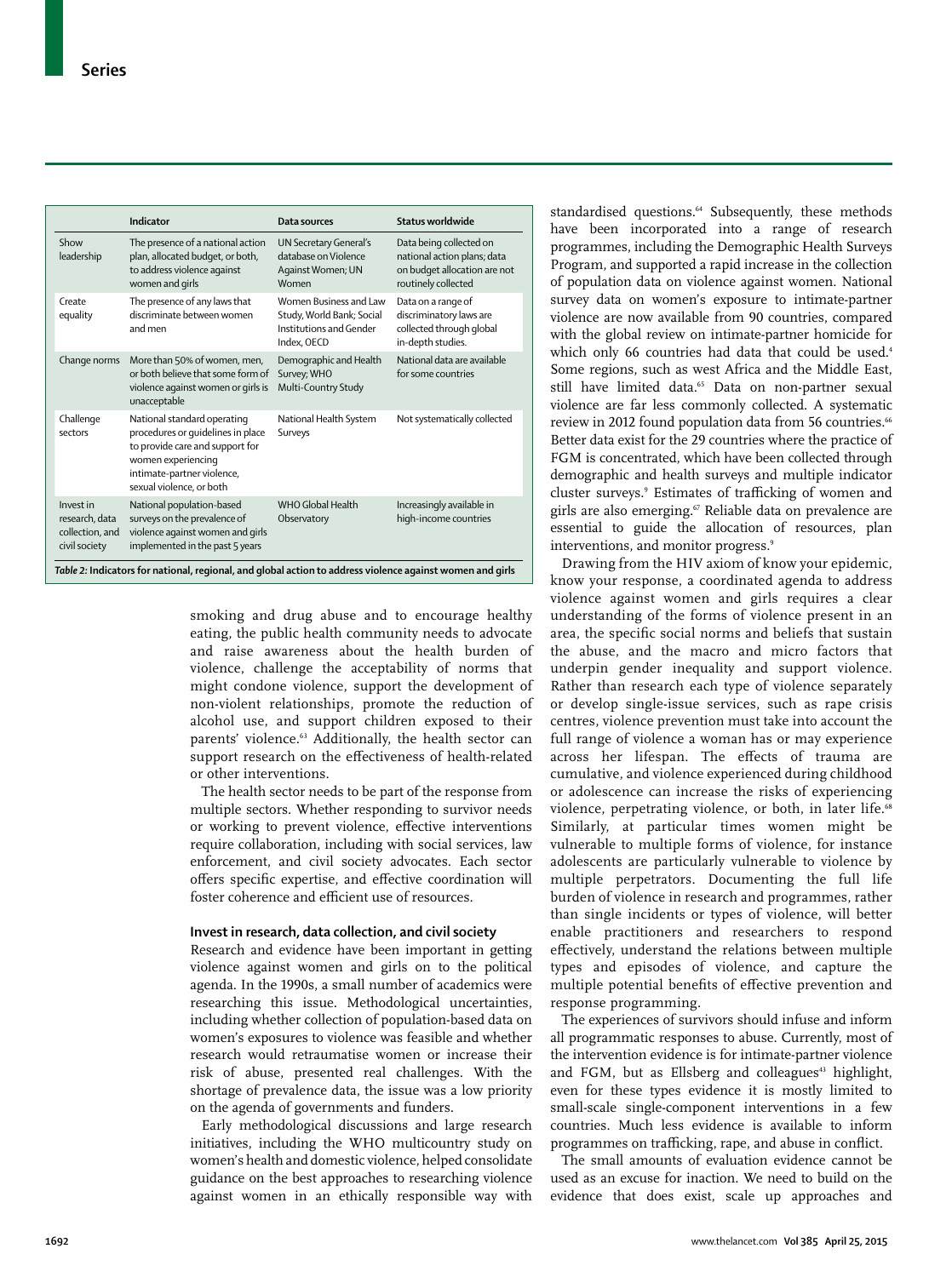programmes that have been shown to work, expand and adapt from one context to another, and continue to monitor and assess outcomes. A greater investment in formative research to facilitate adaptation, operations research to encourage learning and course correction over time, and, ultimately, assessment of effects are desperately needed. Supporting strong partnerships between researchers and programmers is likely to produce the most relevant evidence to facilitate translation and upscaling of successful strategies.

## **Key indicators to monitor progress**

Violence against women and girls is not just another women's issue, but is a public health and development problem of concern to all. Its elimination should be part of the post-2015 Sustainable Development Goals (SDGs), just as the elimination of apartheid was an important goal of the 1970s and 1980s for the worldwide community. Addressing violence against women is also important for other SDGs, particularly those related to maternal and infant mortality and HIV. Progress towards each of the actions related to our five recommendations will be needed to help move the world towards the elimination of violence against women and girls.

We also proposed indicators to monitor progress at regional and global levels (table 2). Data are available only from some countries, as they are not yet routinely compiled. These indicators should be revisited in 5 years' time to assess how many countries have data and how they have progressed.

#### **Conclusions**

In many regions in the past 50 years women's status has improved markedly. In too many settings, however, women remain second-class citizens, are discriminated against, and made subservient to men. Even where women enjoy many freedoms, the fear and reality of male violence persists.

With increased recognition on how many women's, men's and children's lives are affected by violence, and growing evidence on how to respond to and prevent violence against women and girls, there is no excuse for inaction. Although the achievement of healthier lives for women and girls, free from violence and discrimination, is ambitious, it is central to an equitable sustainable development agenda and must be prioritised. On the eve of a new global development agenda, we call for greater action and an explicit commitment to the elimination of violence against women and girls.

#### **Contributors**

All authors created the conceptual framework and contributed to the original text. CG-M and CW led the drafting of the paper, and CZ, AM-G, LH, and AA provided substantive editorial input. All authors commented on drafts and all read and approved the final version. CG-M and AA are staff members of WHO. The authors alone are responsible for the views expressed in this publication and they do not necessarily represent the decisions or policies of WHO.

#### **Declaration of interests**

We declare no competing interest.

© 2014. World Health Organization. Published by Elsevier Ltd/Inc/BV. All rights reserved.

#### **References**

- WHO, London School of Hygiene and Tropical Medicine. Global and regional estimates of violence against women: prevalence and health effects of intimate partner violence and non-partner sexual violence. Geneva: World Health Organization, 2013.
- Heise L, García-Moreno C. Violence by intimate partners. In: Krug EG, Dahlberg LL, Mercy JA, Zwi AB, Lozano R, eds. World report on violence and health. Geneva: World Health Organization; 2002; 87–121.
- Jewkes R, Sen P, García-Moreno C. Sexual violence. In: Krug EG, Dahlberg LL, Mercy JA, Zwi AB, Lozano R, eds. World report on violence and health. Geneva: World Health Organization; 2002; 149–81.
- 4 Stöckl H, Devries K, Rotstein A, et al. The global prevalence of intimate partner homicide: a systematic review. *Lancet* 2013; **382:** 859–65.
- 5 WHO, International Society for Prevention of Child Abuse and Neglect. Preventing child maltreatment: a guide to taking action and generating evidence. Geneva: World Health Organization, 2006.
- United Nations Office on Drugs and Crime. Protocol to prevent, suppress and punish trafficking in persons, especially women and children, supplementing the United Nations Convention against Transnational Organized Crime. In: United Nations. United Nations convention against transnational organized crime and the protocols thereto. Vienna: United Nations Office on Drugs and Crime, 2004; 41–51.
- International Labour Office. ILO global estimate of forced labour: results and methodology. Geneva: International Labour Office, 2012.
- 8 WHO. Eliminating female genital mutilation: an interagency statement. Geneva: World Health Organization, 2008.
- United Nations Children's Fund. Female genital mutilation/cutting: a statistical overview and exploration of the dynamics of change. New York, NY: United Nations Children's Fund, 2013.
- WHO. Sixty-fifth World Health Assembly, provisional agenda item 13.4: early marriages, adolescent and young pregnancies: report by the Secretariat. March 16, 2012. http://apps.who.int/gb/ebwha/pdf\_ files/WHA65/A65\_13-en.pdf (accessed Oct 15, 2014).
- Nasrullah M, Haqqi S, Cummings KJ. The epidemiological patterns of honour killing of women in Pakistan. *Eur J Public Health* 2009; **19:** 193–97.
- 12 Round up. Law policy. *Reprod Health Matters* 2010; **18:** 226–30.
- Michau L, Horn J, Bank A, Dutt M, Zimmerman C. Prevention of violence against women and girls: lessons from practice. *Lancet* 2014; published online Nov 21. http://dx.doi.org/10.1016/ S0140-6736(14)61797-9.
- 14 Htun M, Weldon S. The civic origins of progressive policy change: combatting violence against women in global perspective, 1975–2005. *Am Polit Sci Rev* 2012; **106:** 548–69.
- 15 United Nations Children's Fund. Hidden in plain sight: a statistical analysis of violence against children. New York, NY: UNICEF, 2014.
- 16 Putnam FW. Ten-year research update review: child sexual abuse. *J Am Acad Child Adolesc Psychiatry* 2003; **42:** 269–78.
- 17 UN Women. UN Trust Fund to End Violence against Women. http://www.unwomen.org/en/trust-funds/un-trust-fund-to-endviolence-against-women (accessed Aug 12, 2014).
- 18 Towers J, Walby S. Measuring the impact of cuts in public expenditure on the provision of services to prevent violence against women and girls. Jan 30, 2012. http://www.trustforlondon.org.uk/ wp-content/uploads/2012/01/VAWG-Cuts-Full-Report.pdf (accessed Sept 23, 2014).
- 19 Humphreys J, Epel ES, Cooper BA, Lin J, Blackburn EH, Lee KA. Telomere shortening in formerly abused and never abused women. *Biol Res Nurs* 2012; **14:** 115–23.
- 20 Bonomi AE, Anderson ML, Rivara FP, Thompson RS. Health care utilization and costs associated with physical and nonphysical-only intimate partner violence. *Health Serv Res* 2009; **44:** 1052–67.
- 21 Ansara DL, Hindin MJ. Formal and informal help-seeking associated with women's and men's experiences of intimate partner violence in Canada. *Soc Sci Med* 2010; **70:** 1011–18.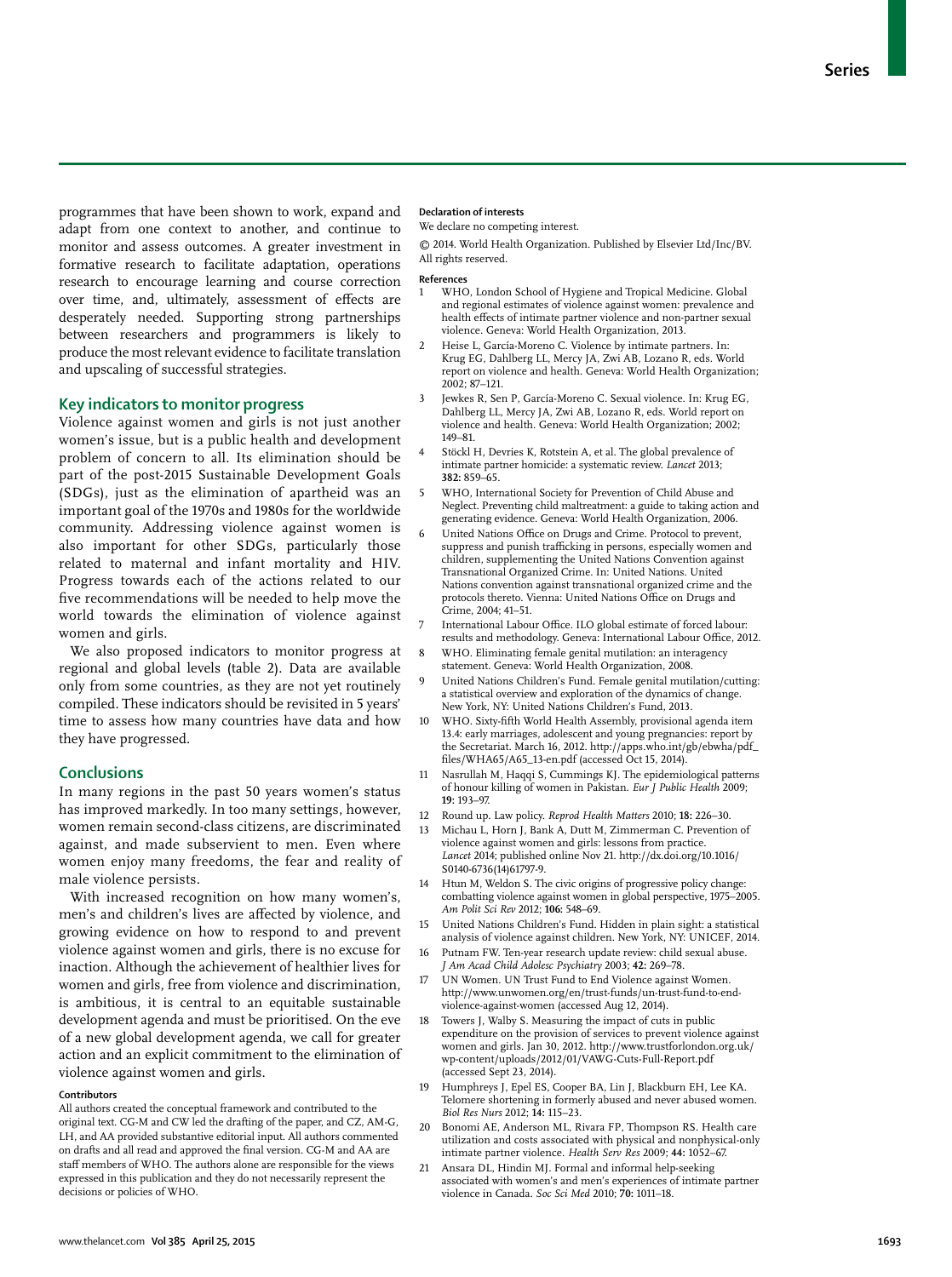- 22 Black CM. Intimate partner violence and adverse health consequences: implications for clinicians. *Am J Lifestyle Med* 2001; **5:** 428–39.
- 23 Berg RC, Underland V. The obstetric consequences of female genital mutilation/cutting: a systematic review and meta-analysis. *Obstet Gynecol Int* 2013; **2013:** 496564.
- 24 WHO and London School of Hygiene and Tropical Medicine. Preventing intimate partner and sexual violence against women: taking action and generating evidence. Geneva: World Health Organization, 2010.
- 25 World Bank. Voice and agency: empowering women and girls for shared prosperity. Washington, DC: World Bank, 2014.
- 26 WHO. Manual for estimating the economic costs of injuries due to interpersonal and self directed violence. Geneva: World Health Organization, 2007.
- 27 Morrison A, Orlando MB. Social and economic costs of domestic violence: chile and nicaragua. too close to home. In Morrison A, Biehl ML, eds. Inter-American development bank. Washington, DC: Inter-American Development Bank, 1999; 51–80.
- 28 Department of Health and Human Services, Centers for Disease Control and Prevention, National Center for Injury Prevention and Control. Costs of intimate partner violence against women in the United States. March, 2003. www.cdc.gov/ncipc/pub-res/ipv\_cost/ ipv.htm (accessed Aug 12, 2014).
- Walby S. The cost of domestic violence. London: Women and Equality Unit, Department of Trade and Industry, 2004.
- 30 Department of Social Services. The cost of domestic violence to the Australian economy: part 1. Canberra: Commonwealth of Australia, 2004.
- 31 Khumalo B, Msimang S, Bollbach K. Too costly to ignore—the economic impact of gender-based violence in South Africa. Johannesburg: KPMG Services, 2014.
- 32 The National Council to Reduce Violence against Women and their Children. The cost of violence against women and their children. March, 2009. https://www.dss.gov.au/sites/default/files/ documents/05\_2012/vawc\_economic\_report.pdf (accessed Oct 15, 2014).
- 33 Andersen-Clark K, Biddle AK, Martin SL. A cost-benefit analysis of the Violence against Women Act of 1994. *Violence Against Women* 2002; **8:** 417–28.
- 34 Heise LL. Violence against women: an integrated, ecological framework. *Violence Against Women* 1998; **4:** 262–90.
- 35 Fulu E, Jewkes R, Roselli T, García-Moreno C, for the UN Multi-country Cross-sectional Study on Men and Violence research team. Prevalence of and factors associated with male perpetration of intimate partner violence: findings from the UN Multi-country Cross-sectional Study on Men and Violence in Asia and the Pacific. *Lancet Glob Health* 2013; **1:** e187–207.
- 36 Abramsky T, Watts CH, García-Moreno C, et al. What factors are associated with recent intimate partner violence? Findings from the WHO multi-country study on women's health and domestic violence. *BMC Public Health* 2011; **11:** 109.
- 37 Heise L, Kotsadam A. Exploring cross-national and multi-level correlates of partner violence: a test of the gender hypothesis. *Lancet Glob Health* (in press).
- 38 The Organisation for Economic Co-operation and Development. Social institutions and gender index. 2012. http://genderindex.org/ data/ (accessed Sept 26, 2014).
- 39 Hallward-Driemeier M, Hasan T, Rusu AB. Women's legal rights over 50 years: what is the impact of reform? Washington, DC World Bank, 2013.
- 40 United Nations Development Fund for Women. UN Trust Fund to End Violence against Women http://www.unwomen.org/~/media/ Headquarters/Media/Publications/UNIFEM/EVAWkit\_08\_ Factsheet\_UNTrustFund\_en.pdf (accessed July 10, 2014).
- 41 Gracia E. Intimate partner violence against women and victim-blaming attitudes among Europeans. *Bull World Health Organ* 2014; **92:** 380–81.
- 42 World Bank. Women, business and the law 2014: removing restrictions to enhance gender equality. London: World Bank, 2013.
- 43 Ellsberg M, Arango D, Morton M, et al. Prevention of violence against women and girls: what does the evidence say? *Lancet* 2014; published online Nov 21. http://dx.doi.org/10.1016/S0140- 6736(14)61703-7.
- Abramsky T, Devries K, Kiss L, et al. Findings from the SASA! study: a cluster randomised controlled trial to assess the impact of a community mobilisation intervention to prevent violence against women and reduce HIV risk in Kampala, Uganda. *BMC Med* 2014; **12:** 122.
- 45 Hossain M, Zimmerman C, Kiss L, et al. Working with men to prevent intimate partner violence in a conflict-affected setting: a pilot cluster randomized controlled trial in rural Côte d'Ivoire. *BMC Public Health* 2014; **14:** 339.
- Jewkes R, Nduna M, Levin J, et al. Impact of Stepping Stones on incidence of HIV and HSV-2 and sexual behaviour in rural South Africa: cluster randomized controlled trial. *BMJ* 2008; **337:** a506.
- 47 Kim JC, Watts CH, Hargreaves JR, et al. Understanding the impact of a microfinance-based intervention on women's empowerment and the reduction of intimate partner violence in South Africa. A*m J Public Health* 2007; **97:** 1794–802.
- 48 Jewkes R, Flood M, Lang J. From work with men and boys to changes of social norms and reduction of inequities in gender relations: a conceptual shift in prevention of violence against women and girls. *Lancet* 2014; published online Nov 21. http://dx.doi.org/10.1016/ S0140-6736(14)61683-4.
- 49 Koenig MA, Ahmed S, Hossain MB, Khorshed Alam Mozumder AB. Women's status and domestic violence in rural Bangladesh: individual- and community-level eff ects. *Demography* 2003; **40:** 269–88.
- 50 Schuler SR, Hashemi SM, Riley AP, Akhter S. Credit programs, patriarchy and men's violence against women in rural Bangladesh. *Soc Sci Med* 1996; **43:** 1729–42.
- Wagman J, Gray R, Campbell J, et al. Impact of an integrated intimate partner violence and HIV prevention intervention: a cluster randomized trial in Rakai, Uganda. AIDS; Melbourne; July 20–25, 2014.
- Diop NJ, Askew I. The effectiveness of a community-based education program on abandoning female genital mutilation/ cutting in Senegal. *Stud Fam Plann* 2009; **40:** 307–18.
- 53 International Rescue Committee. Let me not die before my time: domestic violence in West Africa. New York, NY: International Rescue Committee; 2012.
- 54 Heise L. What works to prevent partner violence? An evidence overview. December, 2011. http://strive.lshtm.ac.uk/system/files/ attachments/What%20works%20to%20prevent%20partner%20 violence.pdf (accessed Oct 15, 2014).
- 55 Macmillan HL, Wathen CN, Barlow J, Fergusson DM, Leventhal JM, Taussig HN. Interventions to prevent child maltreatment and associated impairment. *Lancet* 2009; **373:** 250–66.
- 56 WHO. World Health Assembly Resolution on Strengthening the role of the health system in addressing violence, in particular against women and girls, and against children. Geneva: World Health Organization, 2014.
- British Columbia Centre of Excellence for Women's Health. Review of interventions to identify, prevent, reduce and respond to domestic violence. April, 2013. http://www.nice.org.uk/guidance/ ph50/resources/review-of-interventions-to-identify-prevent-reduceand-respond-to-domestic-violence2 (accessed July 17, 2014).
- 58 Domino ME, Morrissey JP, Chung S, Huntington N, Larson MJ, Russell LA. Service use and costs for women with co-occurring mental and substance use disorders and a history of violence. *Psychiatr Serv* 2005; **56:** 1223–32.
- García-Moreno C, Hegarty K, Lucas d'Oliveira AF, Koziol-Maclean J, Feder G. The health-systems response to violence against women. *Lancet* 2014; published online Nov 21. http://dx.doi.org/10.1016/S0140- 6736(14)61837-7.
- Colombini M, Mayhew S, Watts C. Health sector response to intimate partner violence in low- and middle-income settings: a review of current models, challenges and opportunities. *Bull World Health Organ* 2008; **86:** 635–42.
- 61 WHO. Responding to intimate partner violence and sexual violence against women: WHO clinical policy guidelines. Geneva: World Health Organization, 2013.
- 62 Warshaw C. Intimate partner abuse: developing a framework for change in medical education. *Academic Med* 1997; **72** (suppl)**:** S26–37.
- 63 García-Moreno C. Dilemmas and opportunities for an appropriate health-service response to violence against women. *Lancet* 2002; **359:** 1509–14.